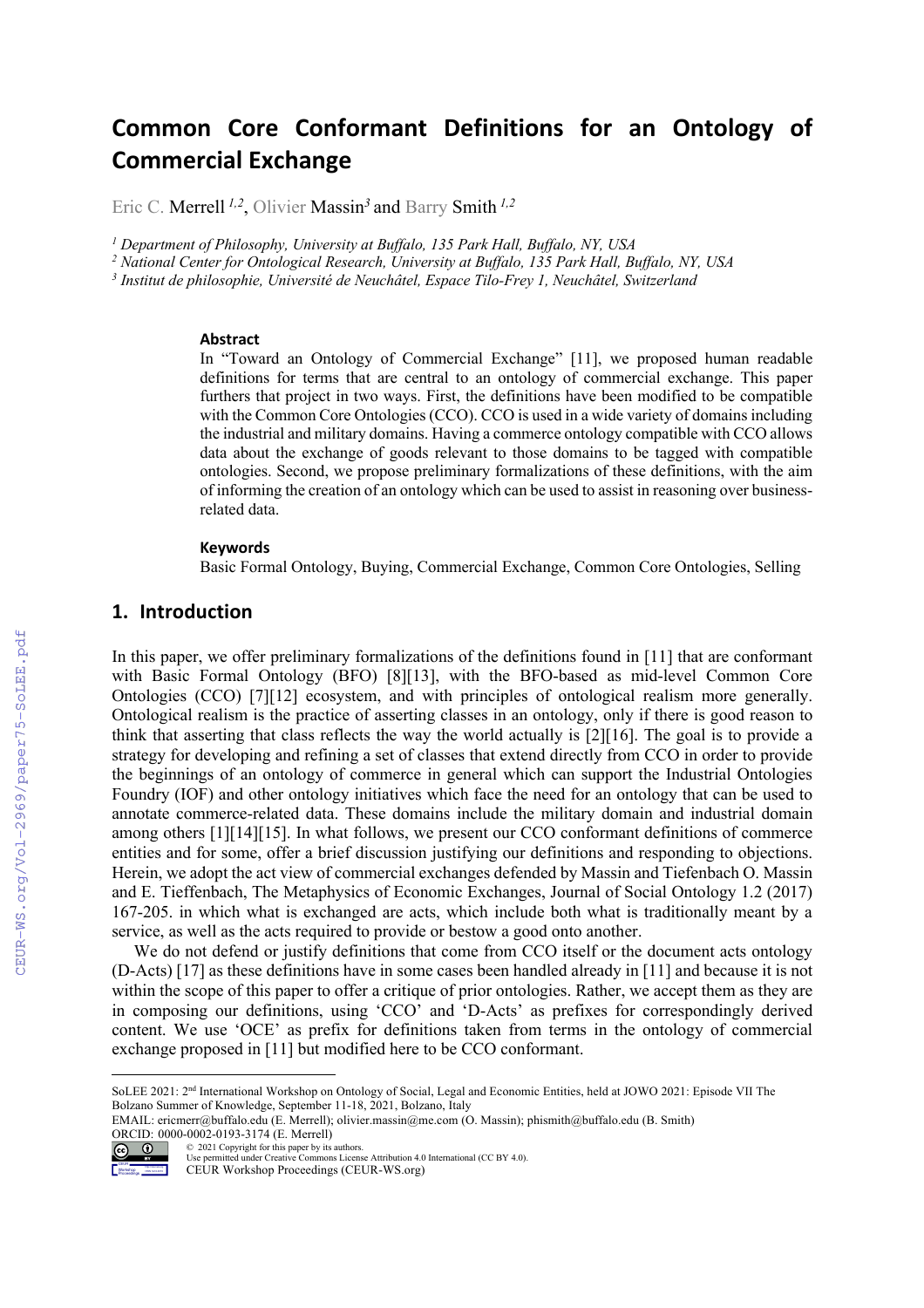## **2. CCO Definitions**

The definitions we present in this section are taken from CCO and BFO [7][8][11]. We present them here as background to the definitions in section 3 which form the focus of our work. 'Definition' and 'Def.' in all that follows are used in what follows to refer both to definitions proper (which are statements of jointly sufficient and individually sufficient conditions for the application of the defined term) and to elucidations (which are designed as an aid to understanding but do not meet all the requirements for being a definition proper) [2]. We organize the terms by (1) continuants, those entities which exist fully at a time and persist through time, (2) occurrents, those entities which do not exist fully at a time, but unfold through time, and (3) the relations that can obtain between entities. It is not our goal to discuss or defend these definitions. However, we present them here because these terms are technical and used extensively in the definitions that we present in section 3.

# **2.1. Continuants**

**CCO: Action Regulation** =def. a Directive Information Content Entity that prescribes an Act as required, prohibited, or permitted, and is the output of an Act which realizes some Authority Role.

**CCO: Action Requirement<sup>2</sup>** =def. an Action Regulation that requires some Act.

**CCO: Agent** =def. a Material Entity that is capable of performing Intentional Acts.

**CCO: Artifact** =def. an Object that was designed by some Agent to realize a certain Function.

**CCO: Directive ICE** =def. an Information Content Entity that consists of a set of propositions or images (as in the case of a blueprint) that prescribe some Entity.

**CCO: Financial Instrument** =def. an Artifact that is designed to be a tradeable asset and that is legally sanctioned.

**CCO: Group of Agents** =def. an Object Aggregate that has only Agents as parts.

**CCO: Information Content Entity (ICE)** =def. a Generically Dependent Continuant that generically depends on some Information Bearing Entity and stands in relation of aboutness to some Entity.

**BFO: Material Entity** =def. a material entity is an independent continuant that has some portion of matter as proper or improper continuant part.

**BFO: Object<sup>3</sup>:** b is an object means: b is a material entity which manifests causal unity of one or other of the types CUn<sup>4</sup> listed above  $\&$  is of a type (a material universal) instances of which are maximal relative to this criterion of causal unity.

<sup>&</sup>lt;sup>2</sup> 'Action Requirement' is used synonymously with 'obligation' in this paper.

<sup>&</sup>lt;sup>3</sup> The use of the term 'object' is roughly the same as the colloquial use of the phrase 'physical object', which includes things like, cars, dogs, trees, computers, etc.

<sup>4</sup> See the BFO documentation [8] for detailed descriptions of the various kinds of causal unity.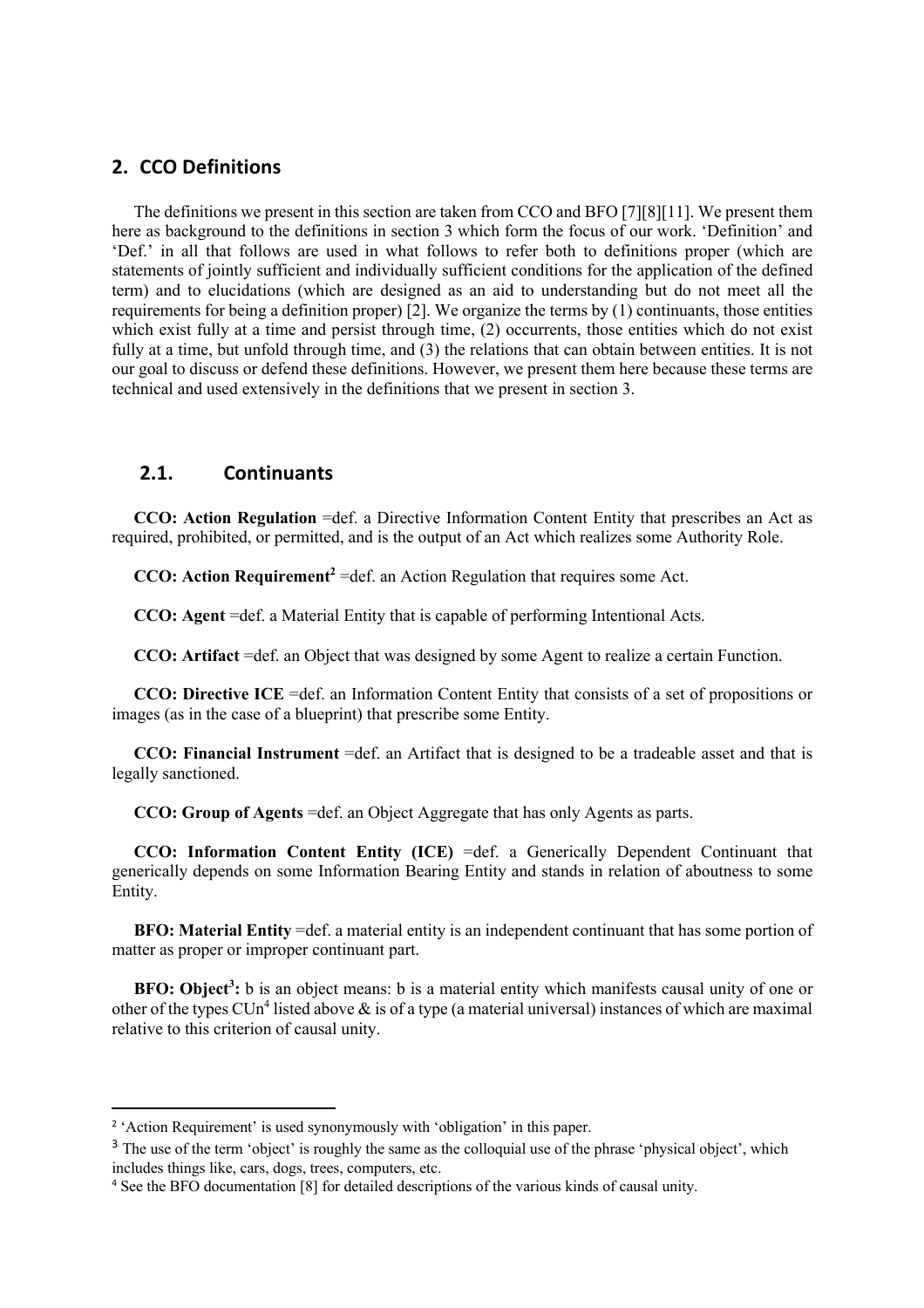**BFO: Object Aggregate** =def. b is an object aggregate means: b is a material entity consisting exactly of a plurality of objects as member parts at all times at which b exists.

**CCO: Organization** =def. a Group of Agents which can be the bearer of roles, has members, and has a set of organization rules.

**CCO: Portion of Cash** =def. a Financial Instrument that is designed to be a ready medium of exchange.

**BFO: Role** =def. b is a role means: b is a realizable entity & b exists because there is some single bearer that is in some special physical, social, or institutional set of circumstances in which this bearer does not have to be  $\&$  b is not such that, if it ceases to exist, then the physical make-up of the bearer is thereby changed.

# **2.2. Occurrents**

**CCO: Intentional Act** =def. an Act in which at least one Agent plays a causative role and which is prescribed by some Directive Information Content Entity held by at least one of the Agents.

**BFO: Process:** p is a process =def. p is an occurrent that has temporal proper parts and for some time t, p specifically depends on some material entity at t.

**CCO: Social act** =def. an Intentional Act having an Objective that affects, is performed by, or is performed on behalf of, a community or Group of Persons.

#### **2.3. Relations**

**BFO: bearer** of  $=$ def. a relation between an independent continuant (the bearer) and a specifically dependent continuant (the dependent), in which the dependent specifically depends on the bearer for its existence

**CCO: has\_output** =def. y has\_output x iff x is an instance of Continuant and y is an instance of Process, such that the presence of x at the end of y is a necessary condition for the completion of y.

**BFO: has process part** =def. x has process part y iff x and y are instances of Process, such that y occurs during the temporal interval of x, and y either provides an input to x or receives an output of x, or both.

**BFO: inheres in** =def. a relation between a specifically dependent continuant (the dependent) and an independent continuant (the bearer), in which the dependent specifically depends on the bearer for its existence

**CCO: prescribes** =def. x prescribes y iff x is an instance of Information Content Entity and y is an instance of Entity, such that x serves as a rule or guide for y if y an Occurrent, or x serves as a model for y if y is a Continuant.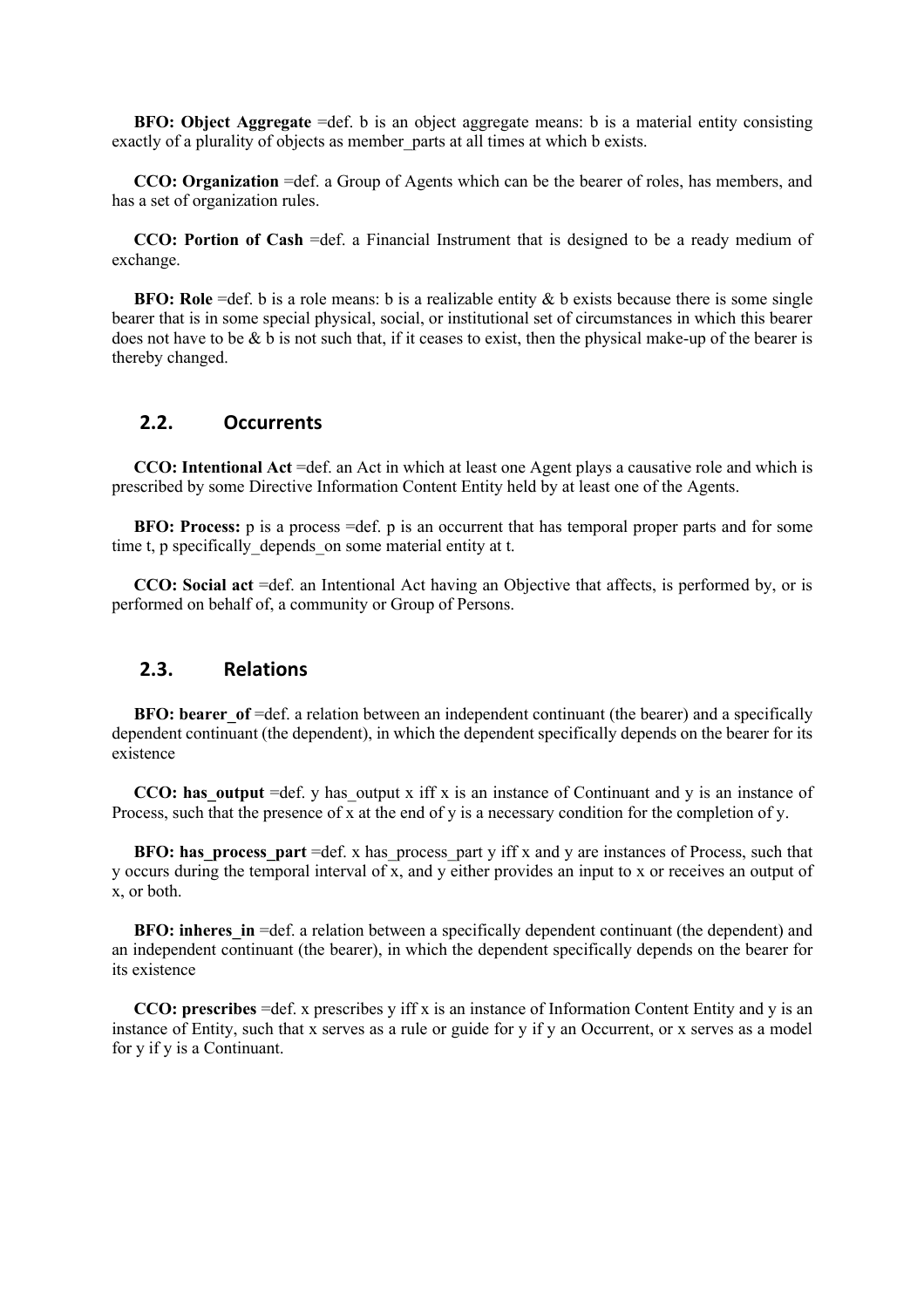# **3. OCE Definitions**

**OCE: Deontic Role** =def. a Role that inheres in an agent and which is externally grounded in the normative expectations of some Group of Agents, to which that Agent belongs, concerning how that Agent should behave.

More formally:

'*x* is a deontic role' means:

i. *x* is a role

and there is some *y*, *z* such that

- ii. *y* is an agent
- iii.  $x$  inheres in  $y$
- iv. *z* is a group of agents
- v. *y* is a member of *z*, and
- vi. *x* is grounded in the normative expectations of *z*

This definition of deontic role we have modified from the D-Acts definition that appears in [11] in order to make it consistent with CCO. We appeal to *groups* in this definition (as opposed to the social contexts used in D-Acts) in order to construct a definition that uses other terms found in CCO. The definition (elucidation) of 'group of agents' in CCO is very loose and would trivially encompass all social contexts as understood by D-Acts. This is because a group of agents, according to CCO is simply an aggregate of agents.

The terms 'ground' or 'grounding' can often carry widely different meaning, especially within philosophical contexts. Here, we simply use the term to refer to the set of conditions upon which a realizable entity is dependent for its existence. A role, for example, depends on a set of external circumstances, which the bearer of that role finds itself in. In this case, we say that those external circumstances *ground* the role. While we do not here propose any theory of grounding, our very general use of the term is (we hope) compatible with many or all of the theories, to which one might appeal to explain grounding.

**OCE: Act of Commercial Exchange** =def. Social Act in which at least two Agents or Organizations participate and in which at least one of the Agents or Organizations, *y*, provides a good or Portion of Cash to the other Agent or Organization, *z*, or realizes some process directly or indirectly for *z*, in order that *z* provides a good or Portion of Cash to *y*, or realizes some process directly or indirectly for *y*.

Again, more formally:

'*x* is an act of commercial exchange' means:

i. *x* is a social act

and there is some *y*, *z* such that

- ii. *y* is an agent
- iii. *z* is an agent
- iv.  $z \neq y$
- v. *y* and *z* participate in *x*
- vi. *x* has a process part, which involves *y* providing some good or portion of cash to *z*, or that involves *y* realizing some process either directly or indirectly for *z*, and
- vii. *x* has a process part, which involves *z* providing some good or portion of cash to  $\gamma$ , or that involves *z* realizing some process either directly or indirectly for *y*.

It is important to emphasize here that an agent might be a single individual, a group of persons or even an organization. Accordingly, this definition can account for a group entering into a commercial exchange with another group. It can also account for a swap between three or more agents, such as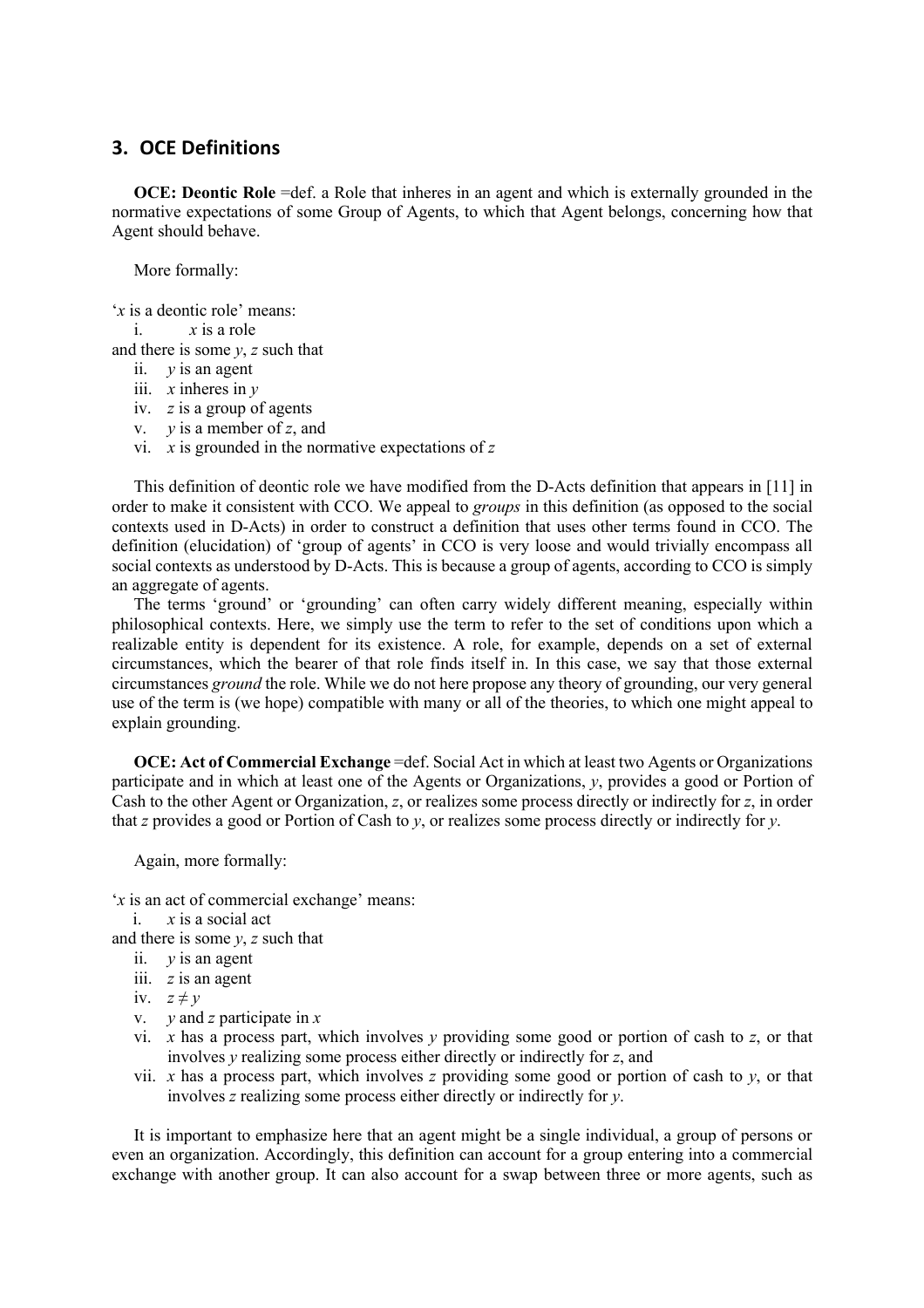when agent A, B, and C arrange an exchange such that: agent A gives an apple to agent B, who gives a banana to Agent C, who in turn gives an orange to agent A. In a case like this, three acts of commercial exchange take place: (1) A transferring a banana to B in exchange of B transferring an apple to C, (2) B transferring an apple to C in exchange of C transferring an orange to A, and (3) C transferring an orange to A in exchange of A transferring a banana to B.

**OCE: Act of Payment** =def. Social Act in which one Agent or Organization provides some good, usually a Portion of Cash, to another Agent or Organization, in order to fulfill some Action Requirement.

'*x* is an act of payment' means:

i. *x* is a social act

and there is some  $y$ ,  $z$ ,  $w$ ,  $u$  such that

- ii. *y* is an agent or organization
- iii. *z* is an agent or organization
- iv.  $y \neq z$
- v. *y* and *z* participate in *x*
- vi. *u* is a good, usually, a portion of cash
- vii. *w* is an action requirement
- viii. *w* prescribes that *y* provide *u* to *z*, and
- ix. *x* fulfills the prescription set out in w.

Our definition of **Act of payment** does not limit what can be used as payment to only money, as we do not wish to imply with our definition that no payments can take place within a barter economy. Moreover, our definition implies that merely giving someone money is not payment. For instance, if an act of payment occurred merely when I gave someone a ten-dollar bill, I would be paying my small niece anytime I gave her ten dollars (to spend at a carnival, for example). To solve this problem, we require that payments require there to be an obligation that is fulfilled through that payment. Moreover, while it is somewhat controversial what exactly counts as money [4][5], we remain agnostic in this paper about what money is, deferring to the definition of the CCO term 'Portion of Cash'. However, our definition does imply that an act of payment must contain as a part some document act [6].

**OCE: Act of Buying** =def. Social Act that is a part of an Act of Commercial Exchange, in which one Agent, *x*, receives a good from the other Agent, *y*, or where *y* realizes some process directly or indirectly, for *x*, and in which *x* is obligated to realize some Act of Payment, which  $\hat{y}$  receives.

'*x* is an act of buying' means:

i. *x* is a social act

and there is some *y*, *z*, *w*, *u* such that

- ii. *y* is an act of commercial exchange
- iii. *x* is a part of *y*
- iv. *z* is an agent
- v. *w* is an agent
- vi. *u* is an act of payment
- vii. *z* receives some good from *w*, or *w* realizes some process for *z*.
- viii. *z* is obligated to realize *u*, and
- ix. *w* receives the benefit of *u.*

**OCE:** Act of Selling =def. Social Act that is a part of an Act of Commercial Exchange, in which one Agent, *x*, provides a good to the other Agent, *y*, or where *x* realizes some process directly or indirectly, for *y*, and in which *y* is obligated to realize some Act of Payment, which *x* receives.

'x is an act of selling' means: i.  $x$  is an social act and there is some  $y$ ,  $z$ ,  $w$ ,  $u$  such that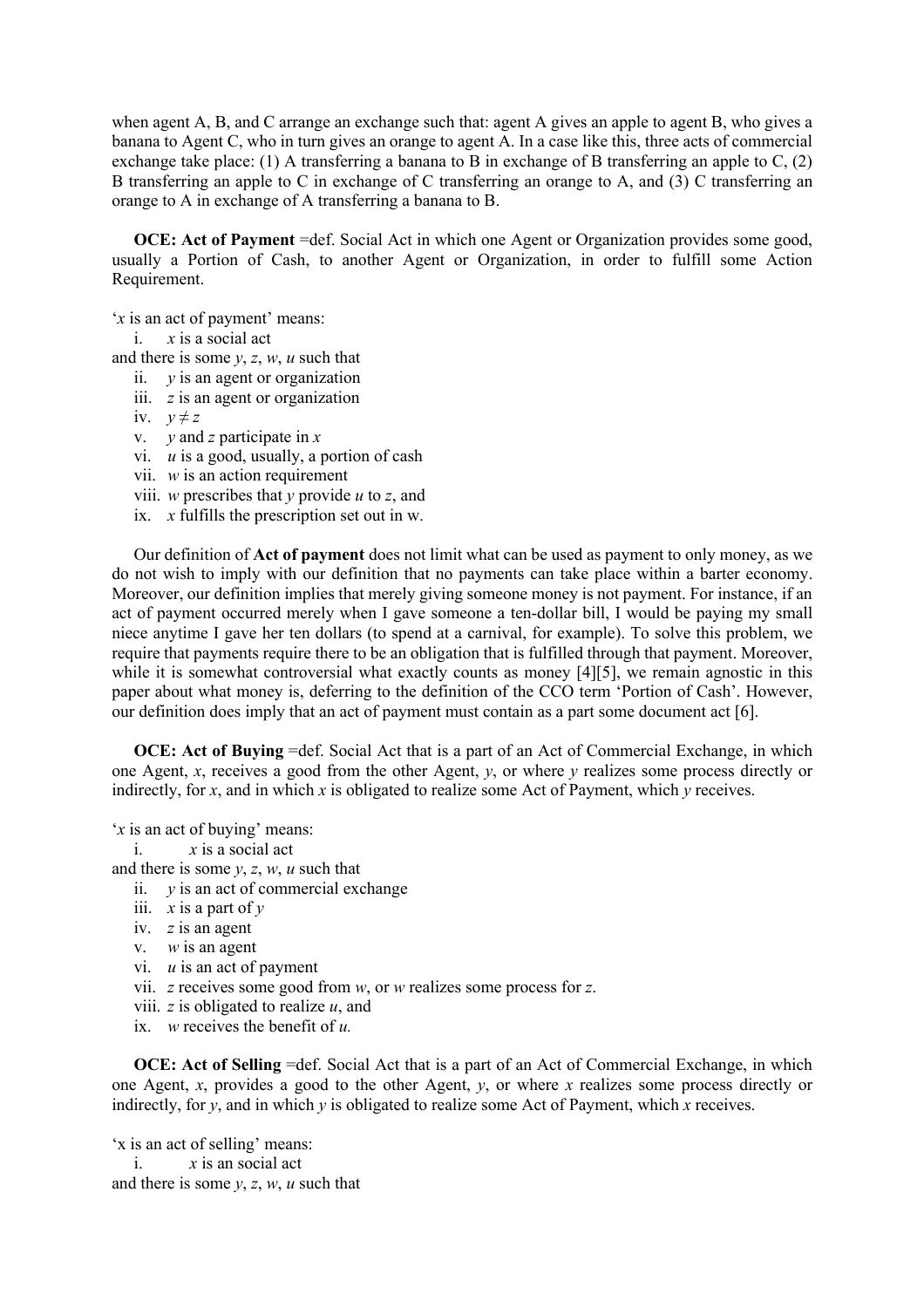- ii. *y* is an act of commercial exchange
- iii.  $x$  is a part of  $y$
- iv. *z* is an agent
- v. *w* is an agent
- vi. *u* is an act of payment
- vii. *z* provides some good to *w*, or *z* realizes some process for *w*
- viii. *w* is obligated to realize *u*, and
- ix. *z* receives the benefit of *u*.

Act of buying and act of selling have very similar definitions. The difference between them is just that if I am an agent in an act of buying, then I am receiving some good or service, but if I am an agent in an act of selling, then I am providing some good or service. It should be emphasized that these definitions do not appeal to the use of money, although they will very often involve money. What these definitions imply is that in every act of commercial exchange there will be two acts of buying and two acts of selling. Because in an exchange each agent provides some good or realizes some process for the other, each of those agents also receives a good or have a process performed for them. As a result, there are two acts of buying and two acts of selling. This view of exchanges was originally defended by Walras [10]. Others, such as Menger, have denied this view of exchanges, instead stipulating that currency can be used to distinguish an act of buying from an act of selling, such that the agent providing the good and receiving the currency is participating in an act of selling [9].

We chose to construct these definitions in accordance with the Walras view for several reasons. First, we wish to allow that acts of buying and selling occur in barter economies as well as economies that make use of currency. Moreover, we wish to allow for a money economy to exist, in which some acts of buying and selling take place without using currency, as, for example, when stocks, real-estate, or pieces of art are used to purchase other items. Second, we wish to allow currency to be bought and sold using other currency, as for example, when one uses U.S. dollars to buy euros. Third, because there are two acts of buying and two acts of selling in any commercial exchange, we leave it in the hands of the users of this ontology to collect and record data about whichever act they are most interested in recording. For example, if an act of selling is recorded by a retailer when they sell an item to a certain customer (perhaps associated with a customer number or credit card number), then it will be easy to infer with the aid of the ontology that the other corresponding acts of buying and selling have also occurred.

One might think that appealing to Walras's idea that in an exchange there are two acts of buying and two acts of selling departs from the principles of ontological realism. However, if we consider a simple exchange, for instance, Ellie giving Abby an apple in exchange for one dollar, we are able to isolate four distinct acts. One act is Ellie relinquishing ownership of the apple, another is Abby taking ownership of the apple. A third is Abby relinquishing ownership of her dollar, and the fourth is Ellie taking ownership of that dollar. Of course, this example does not take into account the complexities of exchanging rights or services, for example. Nevertheless, if we have an interest in capturing the relevant parts of a simple exchange of goods, it seems quite plausible that there are four acts taking place there, which correspond to the Walras account.

Moreover, while there are classes of entities in the Resource-Event-Agent (REA) enterprise model that have much ontological merit [18] for handling things kind of exchanges, we did not incorporate them directly into our ontology because they are not conformant with existing BFO and CCO definitions, to which we are trying be interoperable with. Still, we recognize the value in incorporating content from such a widely used framework and hope that this will be the focus of future work.

**OCE: Price Quote Document** =def. a Directive ICE that prescribes some Act of Commercial Exchange and specifies some Portion of Cash to be transferred in the Act of Payment, which is a part of that Act of Commercial Exchange.

- '*x* is a price quote document' means:
	- i. *x* is a directive ICE
- and there is some  $v$ ,  $z$ ,  $w$  such that
	- ii. *y* is an act of commercial exchange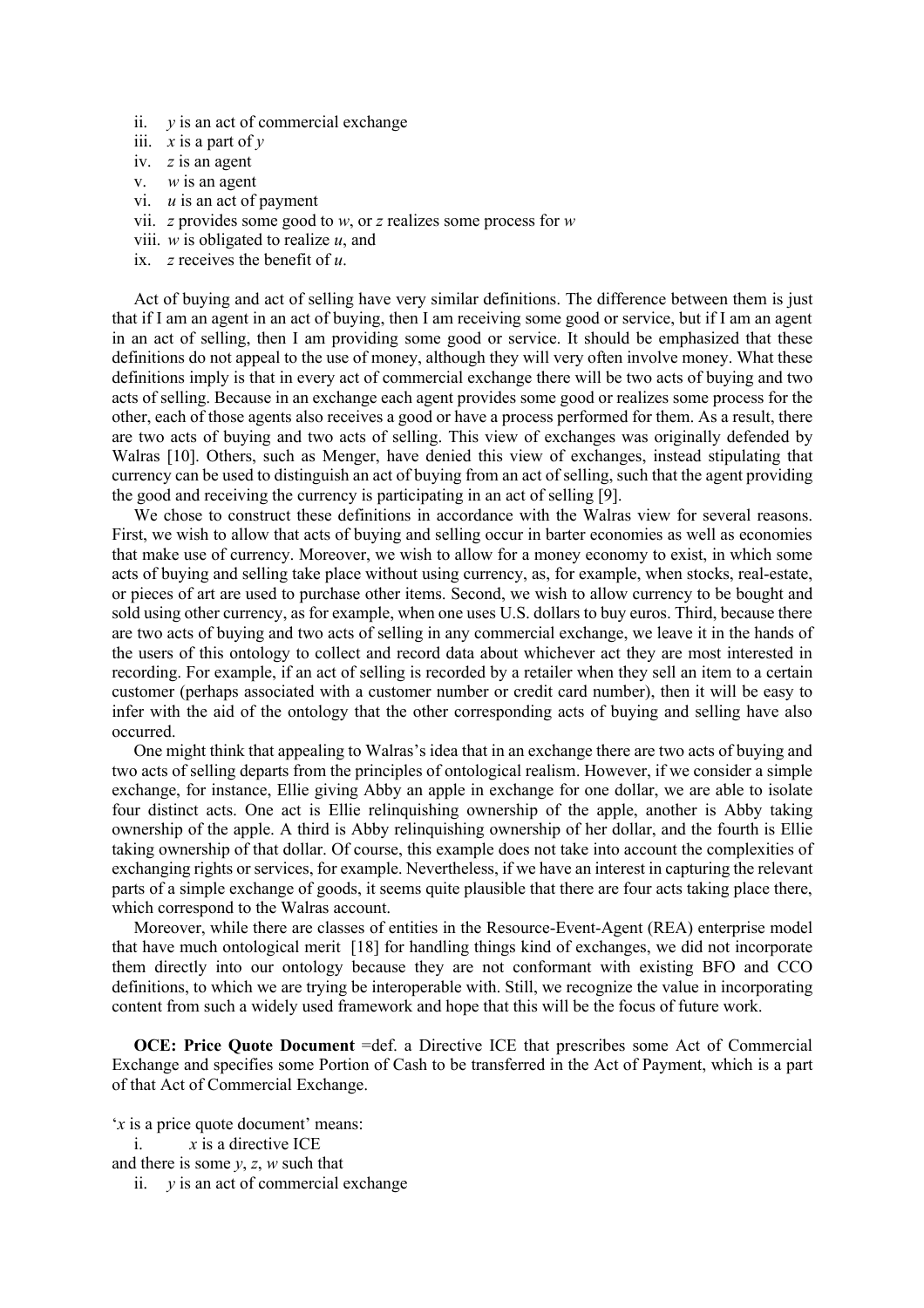- iii. *z* is a portion of cash
- iv. *w* is an act of payment
- v. *w* is a part of *y*
- vi. *x* prescribes *y*, and
- vi. *x* prescribes that *z* be used to carry out *w*.

**OCE: Act of Price Quoting** =def. Social Act which has output some Price Quote Document.

'*x* is an act of price quoting' means:

```
i. x is a social act
```
and there is some *y* such that

ii. *y* is a price quote document

iii. *x* has output *y*

**OCE: Invoice** =def. a Directive ICE that includes a description of goods provided or services rendered, and prescribes some Act of Payment for those goods or services.

'*x* is an invoice' means:

i. *x* is a directive ICE

and there is some *y* such that

ii. *y* is an act of payment, and

iii. *x* lists a set of goods or services provided and prescribes  $\gamma$  as compensation for those goods and services.

**OCE: Act of Invoicing** =def. Social Act which has output some Invoice.

```
'x is an act of invoicing' means:
i. x is a social act
```
and there is some *y* such that

ii. *y* is an invoice, and

iii. *x* has output *y*

### **4. Conclusion**

Because the definitions we develop in this paper are all BFO and CCO conformant, which makes them suitable for inclusion in an ontology of commercial exchange for users of other BFO- and CCOconformant ontologies, we hope to provide a jumping off point for developing a commercial exchange ontology that can interact well with existing and developing ontologies, for example within the military and industrial domains.

## **5. Acknowledgements**

We wish to thank Gloria Sanso for her feedback on parts of this work, as well as for the insightful and helpful feedback from three anonymous reviewers.

# **6. References**

[1] Industrial Ontologies Foundry, URL: https://www.industrialontologies.org/.